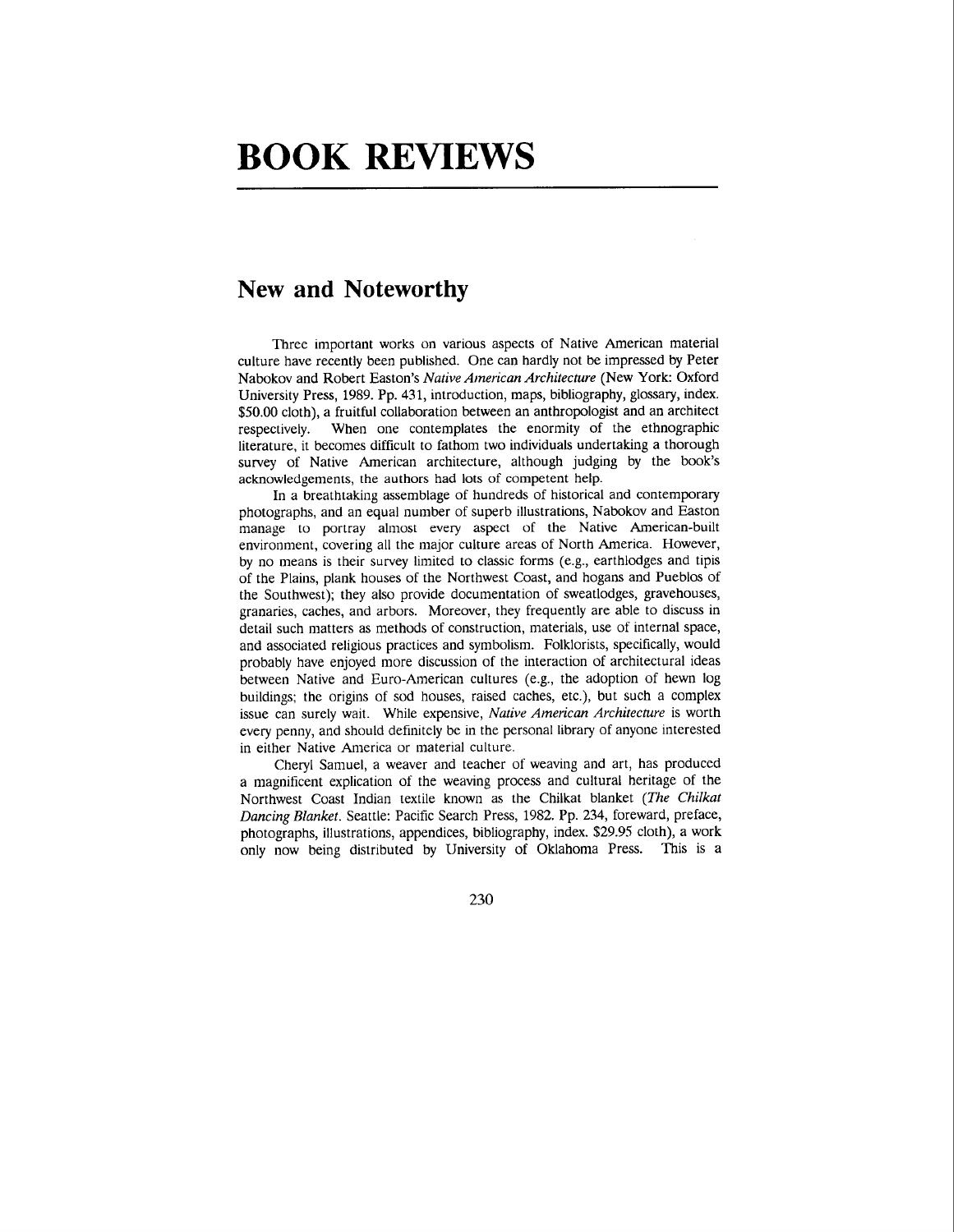wonderfully designed and illustrated book, with excellent black-and-white and color photographs and pen-and-ink drawings. It certainly bears the influence of Bill Holm's seminal work on Northwest Coast native art forms; not surprisingly, Holm wrote the foreward.

The Chilkat dancing blanket is a product of a weaving tradition that is relatively recent in the Northwest Coast native art heritage, a tradition that witnessed the merging of twining with mountain goat wool and cedar bark with painting, usually of mythological beings on wooden artifacts such as carved chests, sacred screens, and gravehouse coverings. Focusing on the Tlingit and the Tsimshian of southeastern Alaska and coastal British Columbia, Samuel does a pretty fair job of exploring the cultural roots of the blanket (i.e., its use as a ceremonial costume and especially a symbol of nobility and wealth in a sharply stratified native society), but she really comes into her own in her detailed discussions of the blanket's designs, the procurement, spinning and dyeing of the materials, and the precise nature of the weaving techniques. This book is surely to become a classic work of description in the already vast literature on Northwest Coast native peoples.

The same may be said for the next book, *Shamanic Odyssey: The Lushootseed Salish Journey to the Land of the Dead,* authored by anthropologist Jay Miller (Menlo Park, CA: Ballena Press, 1988. Pp. xviii + 215, preface, photographs, illustrations, appendix, bibliography, index. \$39.95 cloth; \$28.95 paper. Ballena Press Anthropological Papers No. 32). In his effort to document and comprehend the Spirit Canoe or Soul Recovery ceremony in the shamanic practices of the Lushootseed Salish of Puget Sound, Miller has marshalled an impressive amount of material from his own fieldwork, the ethnographic literature, and museum collections across the United States, especially photographs and illustrations of the rarely seen decorated planks central to the rite. This elaborate and dramatic ritual was performed by a group of shamans--exceedingly rare in Native America-for the explicit purpose of recovering the soul of an ill member of the community, and Miller provides critical summaries of perhaps every known reliable account of its original practice. But Miller goes far beyond mere description of the event, as he explores some of the complex relationships that linked the Lushootseed with the rest of the Northwest Coast culture area and Native America generally. This is an important look at Native American Indian conceptions of the afterlife and sacred potency, and especially the rare uniting of shamans for a common purpose with their dramatic use of sacred paraphernalia.

At first glance, one is excited by the well-illustrated survey offered by John A. Jakle, Robert W. Bastian, and Douglas K. Meyer *(Common Houses in* America's Small Towns: The Atlantic Seaboard to the Mississippi Valley. Athens: University of Georgia Press, 1989. Pp. x + 238, preface, photographs, illustrations, glossary, bibliography, index. \$50.00 cloth; \$25.00 paper). On second glance, the predominance of geographical distribution maps and their percentage squares can be somewhat intimidating. On final reflection, however, folklorists can find considerable value in this ambitious work, one which is not remiss in consulting folklore scholarship. The book is essentially a fieldguide to vernacular housing east of the Mississippi, based on an extensive inventory of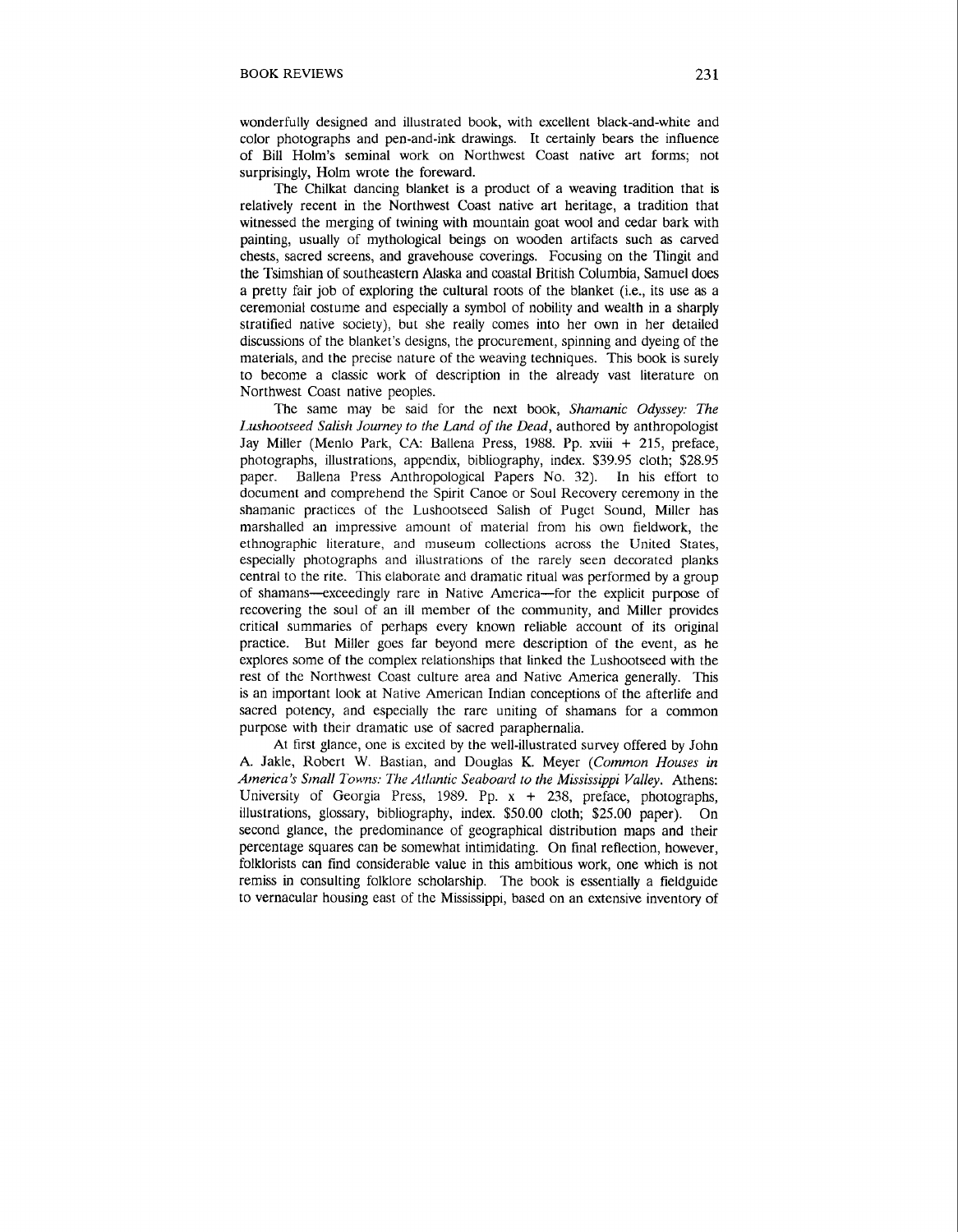17,000 structures in 20 sample small towns. While the form terminology and discussion is tailored primarily for an audience of cultural geographers, it is possible to uncover much of interest in the way of folk housing. The chapter on the study towns and their physical layout will be of particular value to anyone interested in current landscape and folklife issues.

The University of Georgia Press has also recently published a fascinating portrait of Americo-Liberian folk housing (Photographs by Max Belcher. Text by Svend E. Holsoe and Bernard L. Herman. Afterword by Rodger P. Kingston. *A Land and Life Rernernbered: Americo-Liberian Folk Architecture.*  Athens: University of Georgia Press, 1988. Pp. xii + 176, photographs, illustrations, exhibition checklist, bibliography. \$35.00 cloth; \$19.95 paper). While growing up in 1950's Liberia, photographer Max Belcher noticed how many buildings seemed "special and non-African." His interest in recording these structures photographically before their demise led to a collaboration of individuals who eventually produced an exhibition and this catalogue. The result is stunning documentation of architecture constructed in Liberia after 17,000 black Americans, mostly freed slaves from the South, emigrated from the U.S. beginning in 1822 to participate in the West African country's agricultural boom, creating a unique settler society. Belcher's exquisite black-and-white photographs--often juxtaposing American and Liberian architectural details with great effectiveness-nicely illustrate the textual discussion of the diffusion of traits and show how consideration of ethnicity, acculturation, and social organization can reveal much about the continuity and transformation of architectural ideas across time and space.

Two new books on American fishing cultures have recently appeared, although both have little to offer to folklorists interested in expressive work culture. James M. Acheson is the author of *The Lobster Gangs of Maine*  (Hanover: University Press of New England, 1988. Pp. xiv + 181, preface, photographs, illustrations, appendix, glossary, references, index. \$25.00 cloth; \$10.95 paper), an anthropological look at the traditional harvesting techniques of Maine lobstermen in the context of their manipulation of social relationships to successfully employ those methods. Carolyn Ellis is the author of *Fisher Folk*: *Two Communities on Chesapeake Bay (Lexington: University Press of Kentucky,* 1986. Pp. xi + 202, notes, references, index. \$20.00 cloth), a sociologist's portrayal of the work rounds, family and community interaction, and patterns of social change in two fishing communities. Both of these books are very good treatments of worker and community social structure, and provide useful insights to contemporary interrelationships among individual worker, family, community, and the wider market. However, neither of these books offer the kind of contextual information on traditional occupational folklife, narrative, and belief that folklorists are most eager to see, such as that documented by George Carey, Janet Gilmore, Patrick Mullen, David Taylor, and others.

Two important works of the past decade have recently been reprinted, one with revisions. Documentary Research, Inc. (96 Rumsey Rd., Buffalo, NY 14209) has issued a slightly revised version of *Teaching Folklore* (\$16.00, \$12.00 for AFS members), edited by Bruce Jackson, reviewed in *Forum* 18(1985):98- 99. Most changes are a matter of format revision or minor "editorial tinkering."